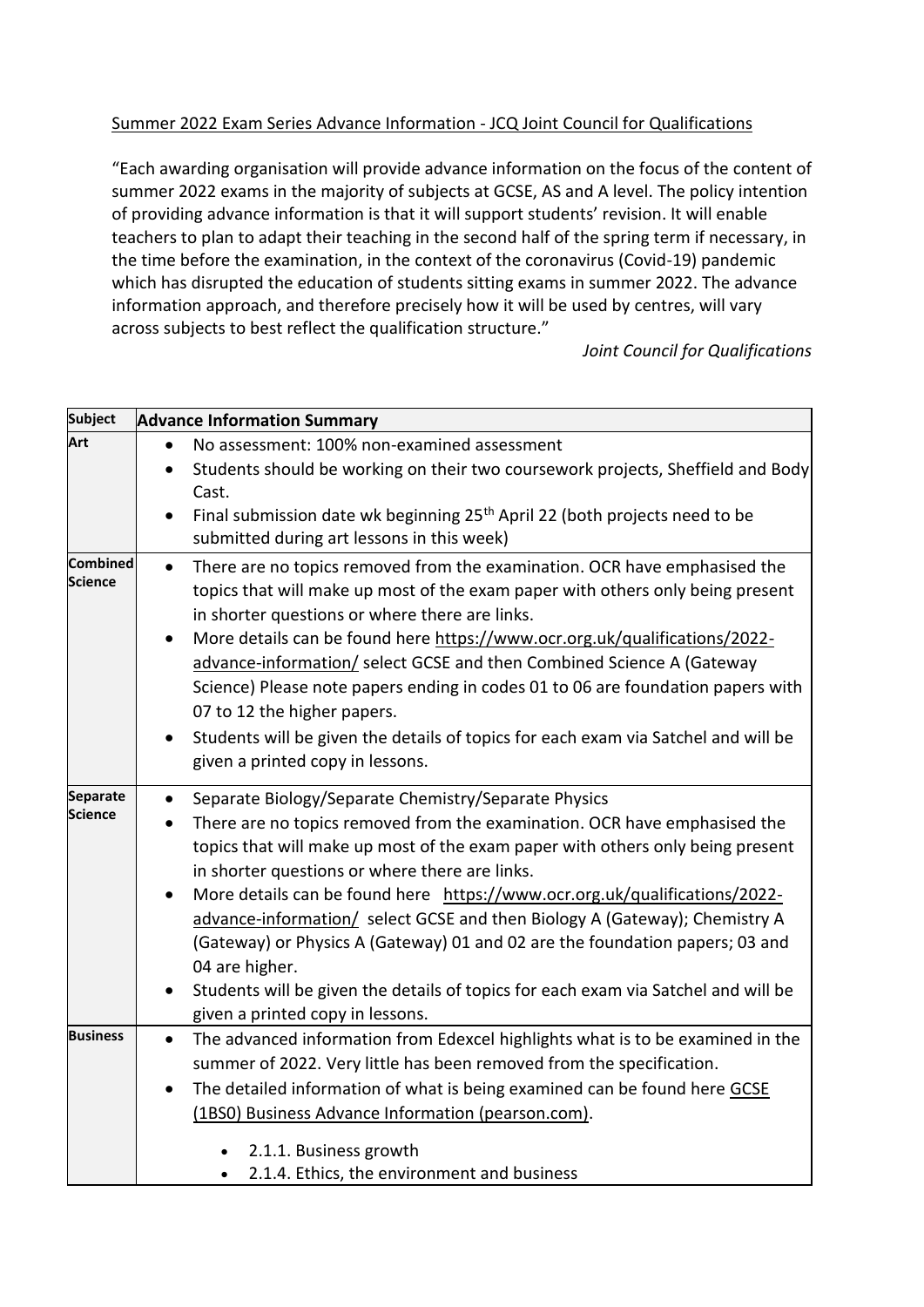|                        | 2.2.2. making marketing decisions<br>$\bullet$                                                                                                                                                                                                                                                                                                                                                                                                                                                                                                                                                                                                                                                                                                                                                             |
|------------------------|------------------------------------------------------------------------------------------------------------------------------------------------------------------------------------------------------------------------------------------------------------------------------------------------------------------------------------------------------------------------------------------------------------------------------------------------------------------------------------------------------------------------------------------------------------------------------------------------------------------------------------------------------------------------------------------------------------------------------------------------------------------------------------------------------------|
|                        | 2.3.1. Business operations<br>$\bullet$                                                                                                                                                                                                                                                                                                                                                                                                                                                                                                                                                                                                                                                                                                                                                                    |
|                        | 2.3.2. Suppliers                                                                                                                                                                                                                                                                                                                                                                                                                                                                                                                                                                                                                                                                                                                                                                                           |
|                        | 2.4.1. Business calculations                                                                                                                                                                                                                                                                                                                                                                                                                                                                                                                                                                                                                                                                                                                                                                               |
|                        | 2.5.1 Organisational structures                                                                                                                                                                                                                                                                                                                                                                                                                                                                                                                                                                                                                                                                                                                                                                            |
| <b>Citizenshi</b><br>р | There are no changes to the exam papers for GCSE Citizenship Studies.<br>However, our exam board (Edexcel) have released a document of Advanced                                                                                                                                                                                                                                                                                                                                                                                                                                                                                                                                                                                                                                                            |
|                        | Information on topics that will be examined across both exam papers this<br>summer.                                                                                                                                                                                                                                                                                                                                                                                                                                                                                                                                                                                                                                                                                                                        |
|                        | This is meant to allow student to focus their revision and can be found here.                                                                                                                                                                                                                                                                                                                                                                                                                                                                                                                                                                                                                                                                                                                              |
|                        | We have also produced a more student friendly version, with specific links to the<br>free revision guide (Provided to every Year 11 student studying the subject at<br>Bradfield). It also contains links to Oak National Academy lessons on many of the<br>topics. The student friendly list of Advanced Information can be found here.                                                                                                                                                                                                                                                                                                                                                                                                                                                                   |
|                        | It is important to remember that whilst the Advanced Information is meant to<br>allow students to focus their revision, the exam board have made clear that other<br>aspects of the course can be examined through multiple choice questions (these<br>are worth one mark each). These multiple-choice questions may not be within<br>the Advanced Information provided by the exam board. Students will also be<br>expected to answer longer essay response questions which are synoptic in<br>nature. By this we mean questions that are meant to examine multiple aspects of<br>the course, allowing students to make links between the knowledge that they<br>have learnt across two years. Aspects of responses to these synoptic questions<br>may not be covered in the Advanced Information either. |
|                        | Students will also be examined on Theme E of the course, which is not contained<br>within the Advanced Information. This is the Active Citizenship project that we<br>have carried out in class on the issue of rough sleeping/homelessness. Students<br>will be expected to talk about this in Paper 2 of their exam.                                                                                                                                                                                                                                                                                                                                                                                                                                                                                     |
|                        | If students have lost their free revision guide that has been provided, new copies<br>can be purchased here for £9.99. Having this guide is crucial, as it allows students<br>to cover any covid related gaps in their learning and is specially referenced in our<br>student friendly guide to the Advanced Information here.                                                                                                                                                                                                                                                                                                                                                                                                                                                                             |
| <b>Computer</b>        | OCR have provided information on what will be assessed for the Computer<br>$\bullet$                                                                                                                                                                                                                                                                                                                                                                                                                                                                                                                                                                                                                                                                                                                       |
| <b>Science</b>         | Systems unit only.                                                                                                                                                                                                                                                                                                                                                                                                                                                                                                                                                                                                                                                                                                                                                                                         |
|                        | Details of the topics and sub-topics can be found                                                                                                                                                                                                                                                                                                                                                                                                                                                                                                                                                                                                                                                                                                                                                          |
|                        | here https://www.ocr.org.uk/qualifications/2022-advance-information/ select                                                                                                                                                                                                                                                                                                                                                                                                                                                                                                                                                                                                                                                                                                                                |
|                        | GCSE and then Computer Science J277                                                                                                                                                                                                                                                                                                                                                                                                                                                                                                                                                                                                                                                                                                                                                                        |
|                        |                                                                                                                                                                                                                                                                                                                                                                                                                                                                                                                                                                                                                                                                                                                                                                                                            |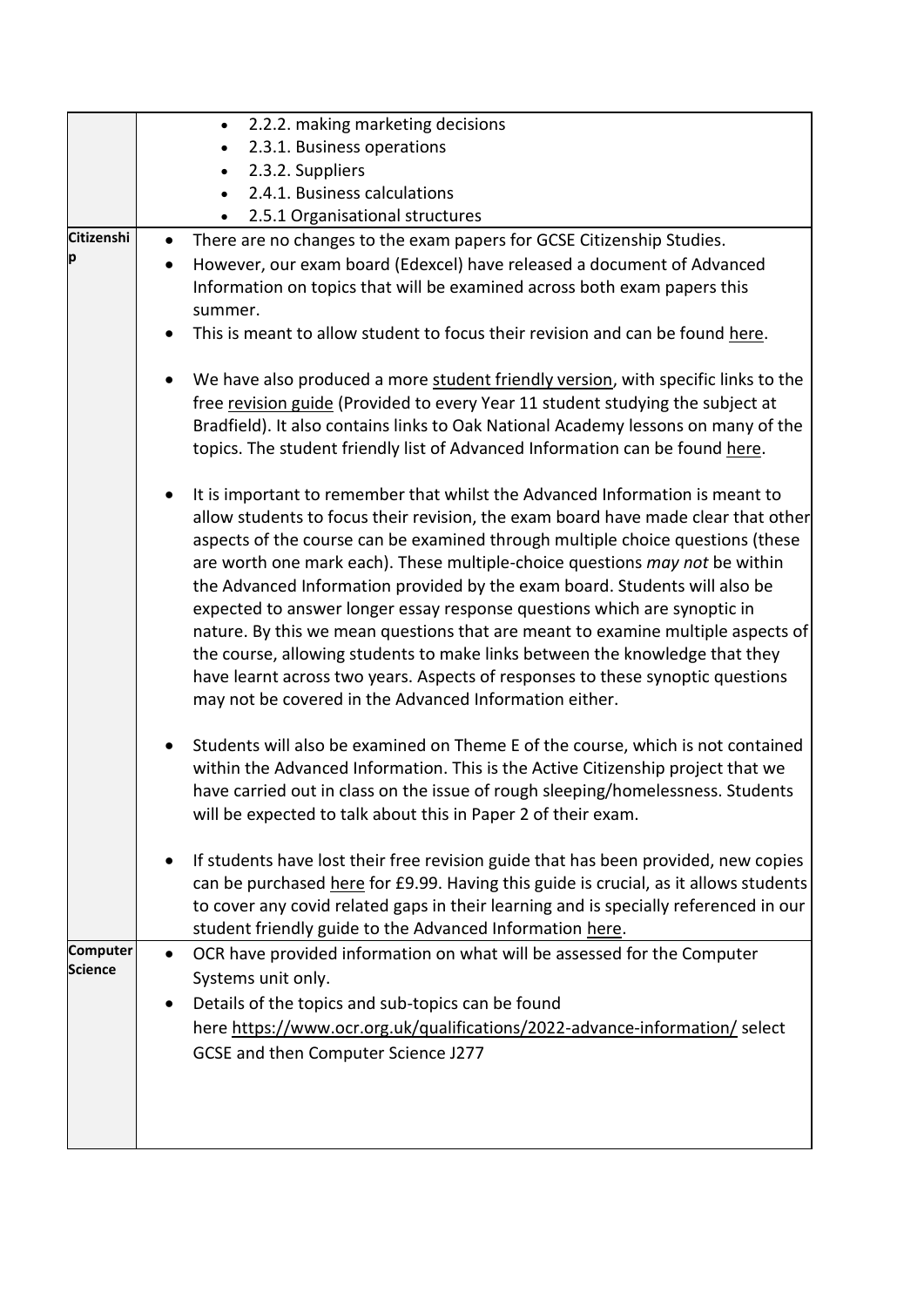| <b>Design</b>                 | $\bullet$              | OCR GCSE Design and Technology Link to advanced information - J310 GCSE                                                                                                                                                                                                                                                                                                                                                                                                                                                                                                                                                                                                                                                                                                                                                                                                                                                                                                                                                                                           |
|-------------------------------|------------------------|-------------------------------------------------------------------------------------------------------------------------------------------------------------------------------------------------------------------------------------------------------------------------------------------------------------------------------------------------------------------------------------------------------------------------------------------------------------------------------------------------------------------------------------------------------------------------------------------------------------------------------------------------------------------------------------------------------------------------------------------------------------------------------------------------------------------------------------------------------------------------------------------------------------------------------------------------------------------------------------------------------------------------------------------------------------------|
| <b>Technolog</b><br>y         |                        | Design and Technology Advance Information Jun2022.pdf                                                                                                                                                                                                                                                                                                                                                                                                                                                                                                                                                                                                                                                                                                                                                                                                                                                                                                                                                                                                             |
|                               |                        | <b>Exam Focus</b>                                                                                                                                                                                                                                                                                                                                                                                                                                                                                                                                                                                                                                                                                                                                                                                                                                                                                                                                                                                                                                                 |
|                               | $\bullet$<br>$\bullet$ | 2. Learning from existing products and practice, 2.1 What are the opportunities<br>and constraints that influence design and making requirements? 2.2 How do<br>developments in Design and Technology influence design decisions and<br>practice?<br>3. Implications of wider issues, 3.1. What are the impacts of new and emerging<br>technologies when developing design solutions? 3.3 What wider implications<br>can have an influence on the processes of designing and making?<br>5. Material considerations, 5.3 Why is it important to understand the sources or<br>origins of materials and/or system components?<br>7. Manufacturing processes and techniques, 7.3 How do designers and<br>manufacturers ensure accuracy when making prototypes and products? 7.4<br>How do industry professionals use digital design tools when exploring and<br>developing design ideas?, 7.5 How do processes vary when manufacturing<br>products to different scales of production? b. Awareness of manufacturing<br>processes used for larger scales of production |
| <b>Drama</b>                  |                        | The advanced information is as follows:                                                                                                                                                                                                                                                                                                                                                                                                                                                                                                                                                                                                                                                                                                                                                                                                                                                                                                                                                                                                                           |
|                               |                        |                                                                                                                                                                                                                                                                                                                                                                                                                                                                                                                                                                                                                                                                                                                                                                                                                                                                                                                                                                                                                                                                   |
|                               | $\bullet$              | War Horse from page 35 : 'ELEVEN' to page 43 'Rose: Albert! Albert! Ted! He's<br>gone! ALBERT! ALbert!'                                                                                                                                                                                                                                                                                                                                                                                                                                                                                                                                                                                                                                                                                                                                                                                                                                                                                                                                                           |
|                               |                        | This is the extract that you will be exploring in War Horse for Section A                                                                                                                                                                                                                                                                                                                                                                                                                                                                                                                                                                                                                                                                                                                                                                                                                                                                                                                                                                                         |
|                               |                        | There are no changes to Section B - Play Review.                                                                                                                                                                                                                                                                                                                                                                                                                                                                                                                                                                                                                                                                                                                                                                                                                                                                                                                                                                                                                  |
|                               |                        | Component 2 (Performance Exam) remains the same as centre assessed unit                                                                                                                                                                                                                                                                                                                                                                                                                                                                                                                                                                                                                                                                                                                                                                                                                                                                                                                                                                                           |
|                               |                        | completed on Friday 4 <sup>th</sup> March 2022                                                                                                                                                                                                                                                                                                                                                                                                                                                                                                                                                                                                                                                                                                                                                                                                                                                                                                                                                                                                                    |
| <b>Engineeri</b><br>ng (GCSE) | $\bullet$              | AQA GCSE Engineering Link to advanced information - Advanced information                                                                                                                                                                                                                                                                                                                                                                                                                                                                                                                                                                                                                                                                                                                                                                                                                                                                                                                                                                                          |
|                               |                        | June 2022 - GCSE Engineering (8852) (aqa.org.uk)                                                                                                                                                                                                                                                                                                                                                                                                                                                                                                                                                                                                                                                                                                                                                                                                                                                                                                                                                                                                                  |
|                               |                        | Exam Focus:                                                                                                                                                                                                                                                                                                                                                                                                                                                                                                                                                                                                                                                                                                                                                                                                                                                                                                                                                                                                                                                       |
|                               |                        | 3.1.1.1 Metals and alloys                                                                                                                                                                                                                                                                                                                                                                                                                                                                                                                                                                                                                                                                                                                                                                                                                                                                                                                                                                                                                                         |
|                               |                        | • 3.1.1.2 Polymers                                                                                                                                                                                                                                                                                                                                                                                                                                                                                                                                                                                                                                                                                                                                                                                                                                                                                                                                                                                                                                                |
|                               | $\bullet$              | 3.1.1.3 Composites                                                                                                                                                                                                                                                                                                                                                                                                                                                                                                                                                                                                                                                                                                                                                                                                                                                                                                                                                                                                                                                |
|                               |                        | 3.1.1.4 Other materials - Timbers (structural grades)                                                                                                                                                                                                                                                                                                                                                                                                                                                                                                                                                                                                                                                                                                                                                                                                                                                                                                                                                                                                             |
|                               |                        | 3.1.2 Materials costs and supply                                                                                                                                                                                                                                                                                                                                                                                                                                                                                                                                                                                                                                                                                                                                                                                                                                                                                                                                                                                                                                  |
|                               | $\bullet$              | 3.1.3 Factors influencing design solutions - Energy production methods                                                                                                                                                                                                                                                                                                                                                                                                                                                                                                                                                                                                                                                                                                                                                                                                                                                                                                                                                                                            |
|                               | $\bullet$              | 3.2.2 Material removal - Drilling                                                                                                                                                                                                                                                                                                                                                                                                                                                                                                                                                                                                                                                                                                                                                                                                                                                                                                                                                                                                                                 |
|                               | $\bullet$              | 3.2.3 Shaping - Bending                                                                                                                                                                                                                                                                                                                                                                                                                                                                                                                                                                                                                                                                                                                                                                                                                                                                                                                                                                                                                                           |
|                               | $\bullet$              | 3.2.5 Joining and assembly - Rivets                                                                                                                                                                                                                                                                                                                                                                                                                                                                                                                                                                                                                                                                                                                                                                                                                                                                                                                                                                                                                               |
|                               | $\bullet$              | 3.3 Systems - System descriptions                                                                                                                                                                                                                                                                                                                                                                                                                                                                                                                                                                                                                                                                                                                                                                                                                                                                                                                                                                                                                                 |
|                               | $\bullet$              | 3.3.3 Electronic systems - FETs - Analogue to digital conversion - Resistors                                                                                                                                                                                                                                                                                                                                                                                                                                                                                                                                                                                                                                                                                                                                                                                                                                                                                                                                                                                      |
|                               | $\bullet$              | 3.6 Practical engineering skills - Design a test                                                                                                                                                                                                                                                                                                                                                                                                                                                                                                                                                                                                                                                                                                                                                                                                                                                                                                                                                                                                                  |
|                               |                        |                                                                                                                                                                                                                                                                                                                                                                                                                                                                                                                                                                                                                                                                                                                                                                                                                                                                                                                                                                                                                                                                   |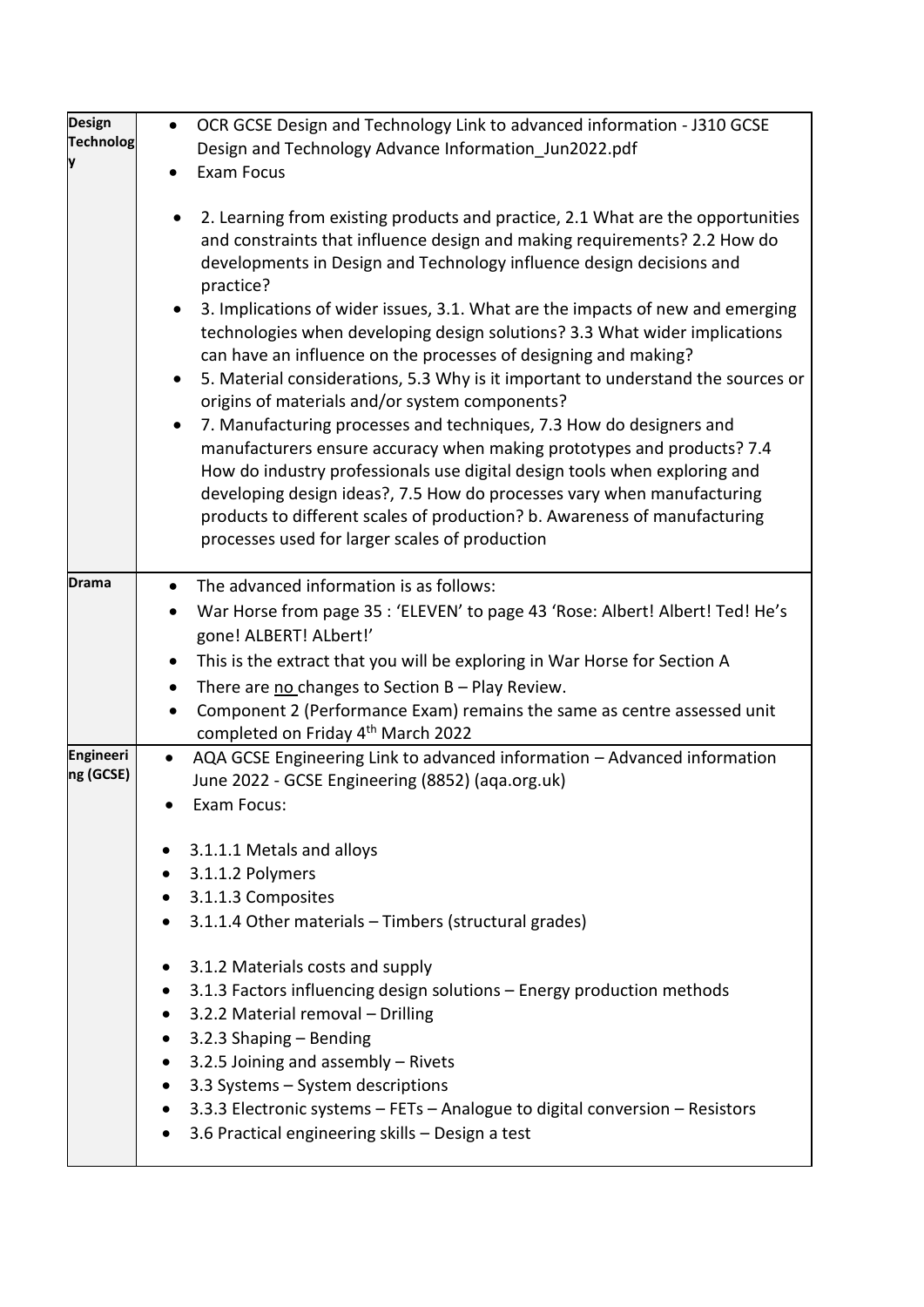| <b>Engineeri</b><br>ng<br>(Vocation<br>al)      | No advanced notice. All unit 3 will be assessed.<br>$\bullet$                                                                                                                                                                                                                                                                                                                                                                                                                                                                                                                                                                                                                                                                                                                                                                                                                                                                                                                                                                                                                                                                                                                                                                                                                                                                                                   |
|-------------------------------------------------|-----------------------------------------------------------------------------------------------------------------------------------------------------------------------------------------------------------------------------------------------------------------------------------------------------------------------------------------------------------------------------------------------------------------------------------------------------------------------------------------------------------------------------------------------------------------------------------------------------------------------------------------------------------------------------------------------------------------------------------------------------------------------------------------------------------------------------------------------------------------------------------------------------------------------------------------------------------------------------------------------------------------------------------------------------------------------------------------------------------------------------------------------------------------------------------------------------------------------------------------------------------------------------------------------------------------------------------------------------------------|
| <b>English</b><br><b>Language</b>               | Advance information released for Paper 2 only to confirm the types of texts<br>$\bullet$<br>examined in Paper 2 are as follows:<br>Section A:<br>Extract 1 - 21 <sup>st</sup> Century autobiographical writing<br>$\bullet$<br>Extract 2 - 19 <sup>th</sup> Century essay<br>$\bullet$<br>Section B:<br>Article writing.<br>$\bullet$<br>If you require further information, please follow the link Advanced information<br>$\bullet$<br>June 2022 - GCSE English Language (8700) (aga.org.uk)<br>There are no further changes to Paper 1.                                                                                                                                                                                                                                                                                                                                                                                                                                                                                                                                                                                                                                                                                                                                                                                                                      |
| <b>English</b><br>Literature                    | There are no further changes to English Literature.<br>$\bullet$<br>Students will be assessed on An Inspector Calls or DNA or A Christmas Carol, plus<br>$\bullet$<br>Macbeth, Power and Conflict Poems and Unseen Poetry                                                                                                                                                                                                                                                                                                                                                                                                                                                                                                                                                                                                                                                                                                                                                                                                                                                                                                                                                                                                                                                                                                                                       |
| Food<br>Preparati<br>on and<br><b>Nutrition</b> | AQA GCSE Food Preparation and Nutrition Link to advanced information -<br>$\bullet$<br>Advanced information June 2022 - GCSE Food Preparation and Nutrition (8585)<br>(aqa.org.uk)<br><b>Exam Focus</b><br>3.2.3.1 Making informed choices, the current guidelines for a healthy diet,<br>portion size and costing when meal planning, how people's nutritional needs change<br>and how to plan a balanced diet for different life stages, how to plan a balanced<br>meal for specific dietary groups, how to maintain a healthy body weight throughout<br>life<br>3.2.3.4 Diet, nutrition and health, the relationship between diet, nutrition and<br>health, major diet related health risks<br>3.3.2.2 Carbohydrates, Gelatinisation, Dextrinisation, Caramelisation<br>3.4.2.1 Buying and storing food, the food safety principles when buying and<br>storing food<br>3.4.2.2 Preparing, cooking, and serving, the food safety principles when<br>preparing, cooking and serving food<br>3.5.1.1 Factors affecting food choice, To know and understand factors which may<br>influence food choice.<br>3.6.1.2 Food and the environment, environmental issues associated with food<br>3.6.2.1 Food production, Primary and Secondary stages of processing and<br>production, how processing affects the sensory and nutritional properties of<br>ingredients |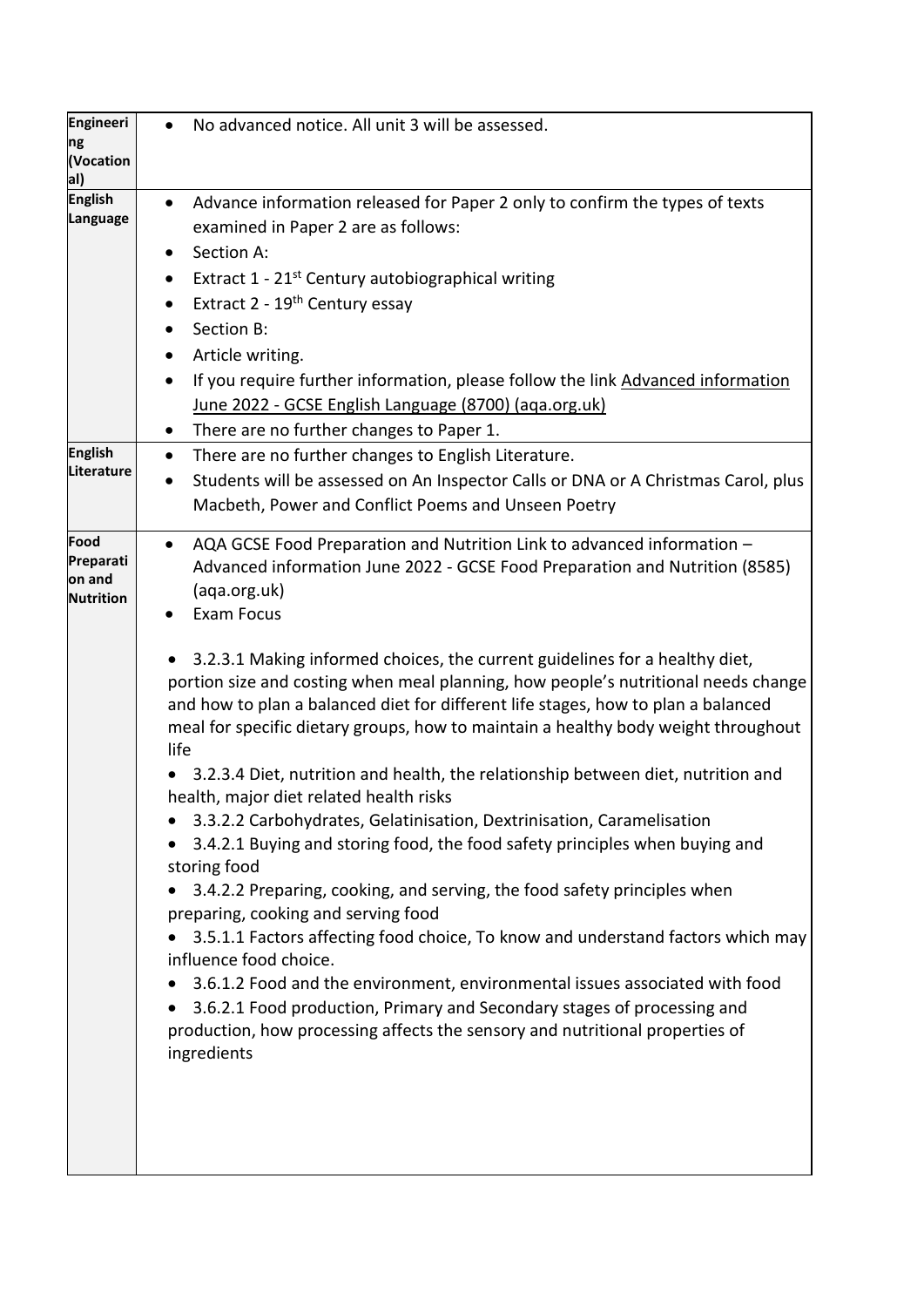| <b>French</b> | The advance information for French and Spanish only applies to Paper 4 (writing),<br>$\bullet$                                             |
|---------------|--------------------------------------------------------------------------------------------------------------------------------------------|
|               | not including the translation. In all other papers all units will be tested.                                                               |
|               | It is therefore essential that students carry on with their revision as planned, as<br>$\bullet$                                           |
|               | the information provided by the exam board is not enough to exclude any topic                                                              |
|               | from revision.                                                                                                                             |
|               |                                                                                                                                            |
|               | Foundation                                                                                                                                 |
|               | Theme 1                                                                                                                                    |
|               | Myself and family<br>$\bullet$                                                                                                             |
|               | Food and going out<br>$\bullet$                                                                                                            |
|               | Leisure: TV, sports<br>$\bullet$                                                                                                           |
|               | Special occasions<br>$\bullet$                                                                                                             |
|               | Technologies in everyday life and social media                                                                                             |
|               | Theme 2                                                                                                                                    |
|               | Where I live and local area                                                                                                                |
|               | Voluntary/charity work<br>$\bullet$                                                                                                        |
|               | Healthy/unhealthy living                                                                                                                   |
|               | Environment: recycling                                                                                                                     |
|               | Theme 3                                                                                                                                    |
|               | School<br>$\bullet$                                                                                                                        |
|               | Post-16 plans: apprenticeship and gap year                                                                                                 |
|               | Jobs                                                                                                                                       |
|               | <b>Higher</b><br>Theme 1<br>Films/TV<br>$\bullet$<br>Food and eating out<br>Life, customs and festivals in other French speaking countries |
|               | Relationships with family and friends                                                                                                      |
|               | New technologies and social networks                                                                                                       |
|               | Theme 2                                                                                                                                    |
|               | Where I live                                                                                                                               |
|               | Charity work                                                                                                                               |
|               | The environment                                                                                                                            |
|               | Travel and tourism<br>$\bullet$                                                                                                            |
|               | <b>Healthy living</b>                                                                                                                      |
|               | Social issues                                                                                                                              |
|               | Theme 3                                                                                                                                    |
|               | School and studies                                                                                                                         |
|               | Post-16 plans: gap year                                                                                                                    |
|               | Jobs                                                                                                                                       |
|               |                                                                                                                                            |
| Geograph      | There have been no further changes to the GCSE Geography exams or                                                                          |
|               | specification, other than those already outlined to the students.                                                                          |
|               |                                                                                                                                            |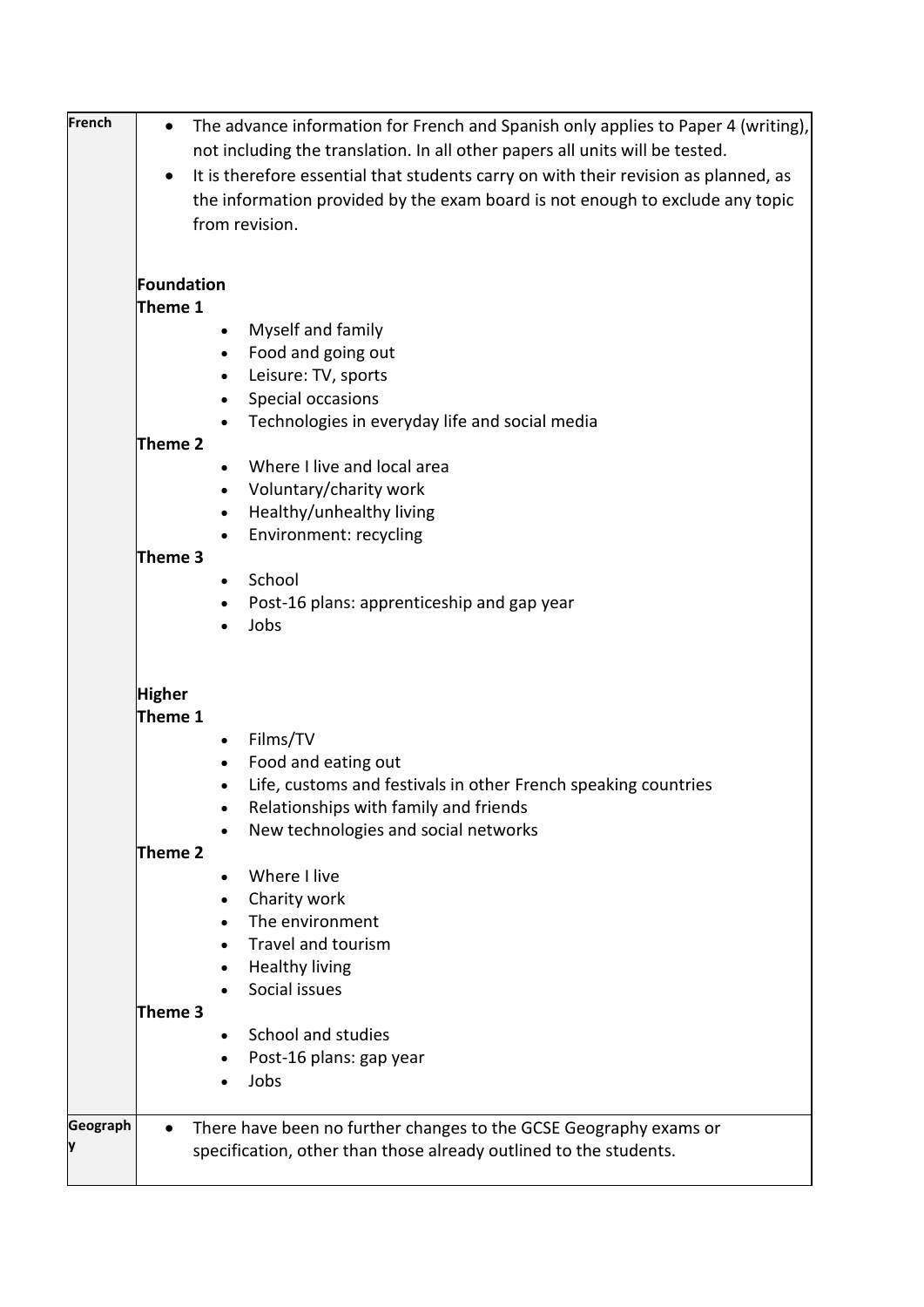|                |           | The 3 exams will be as follows:                                                                                                 |
|----------------|-----------|---------------------------------------------------------------------------------------------------------------------------------|
|                |           | Paper 1 - Physical Geography                                                                                                    |
|                |           | No changes $-3$ sections, 1 hour 30 exam                                                                                        |
|                |           | Units covered: The Challenge of Natural Hazards, The Living World, Physical                                                     |
|                |           | Landscapes in the UK (coasts and rivers)                                                                                        |
|                |           | Paper 2 - Human Geography                                                                                                       |
|                |           | Optionality of units: reduction from 3 to 2 units. 1 hour 15 exam.                                                              |
|                |           | Students should answer the questions on 'Urban Issues and Challenges' and 'The                                                  |
|                |           | Challenge of Resource Management.' The 'Changing Economic World' unit will                                                      |
|                |           | remain on the exam paper, but will not have been taught to the students, so they                                                |
|                |           | should not answer it.                                                                                                           |
|                |           | Paper 3 - Geographical Applications                                                                                             |
|                |           | Removal of specific fieldwork $-1$ hour exam.                                                                                   |
|                |           | Students will still have to complete the decision-making section (pre-release                                                   |
|                |           | booklets will be in school to prepare for this from the end of March) and                                                       |
|                |           | questions on non-specific fieldwork. As students have not completed their own                                                   |
|                |           | fieldwork due to Covid, staff will prepare them for the fieldwork section through<br>targeted lessons after the February exams. |
|                |           |                                                                                                                                 |
|                |           | Further detail of the reduce GCSE Geography content and changes to exam                                                         |
|                |           | papers can be found through the following link:                                                                                 |
|                |           | https://www.aqa.org.uk/subjects/geography/gcse/geography-8035/changes-for-                                                      |
|                |           | 2022                                                                                                                            |
| <b>History</b> | $\bullet$ | The advance information for Edexcel GCSE History only applies to Paper 2.                                                       |
|                |           | Paper 2 will now only focus upon the Reigns of Richard and John 1189-1216.                                                      |
|                |           | The 3 exams will be as follows:                                                                                                 |
|                |           | Paper 1 - Medicine c1250-present day including WW1 Surgery (75 minutes 37.5%                                                    |
|                |           | of final grade)                                                                                                                 |
|                |           | No changes other than there is no SPAG mark for 16-mark essay $-2$ sections, 75<br>minutes exam                                 |
|                |           | <b>Units covered:</b>                                                                                                           |
|                |           | Section A topic = WW1 Surgery                                                                                                   |
|                |           | Section B topics = Medicine in the Medieval (c1250-1500), Renaissance (1500-                                                    |
|                |           | 1700), Industrial period (1700-1900), Modern medicine after 1900                                                                |
|                |           | Paper 2 – Reigns of Richard and John c1189-1215 (55 minutes 25% of final grade)                                                 |
|                |           | Optionality of units: reduction from 2 to 1 unit. This means there is no                                                        |
|                |           | Superpower Relations questions for our students this year. exam.                                                                |
|                |           | Students should only answer 3 questions on 'Richard and John' - one 4-, 12- and                                                 |
|                |           | 16-mark question.                                                                                                               |
|                |           |                                                                                                                                 |
|                |           |                                                                                                                                 |
|                |           |                                                                                                                                 |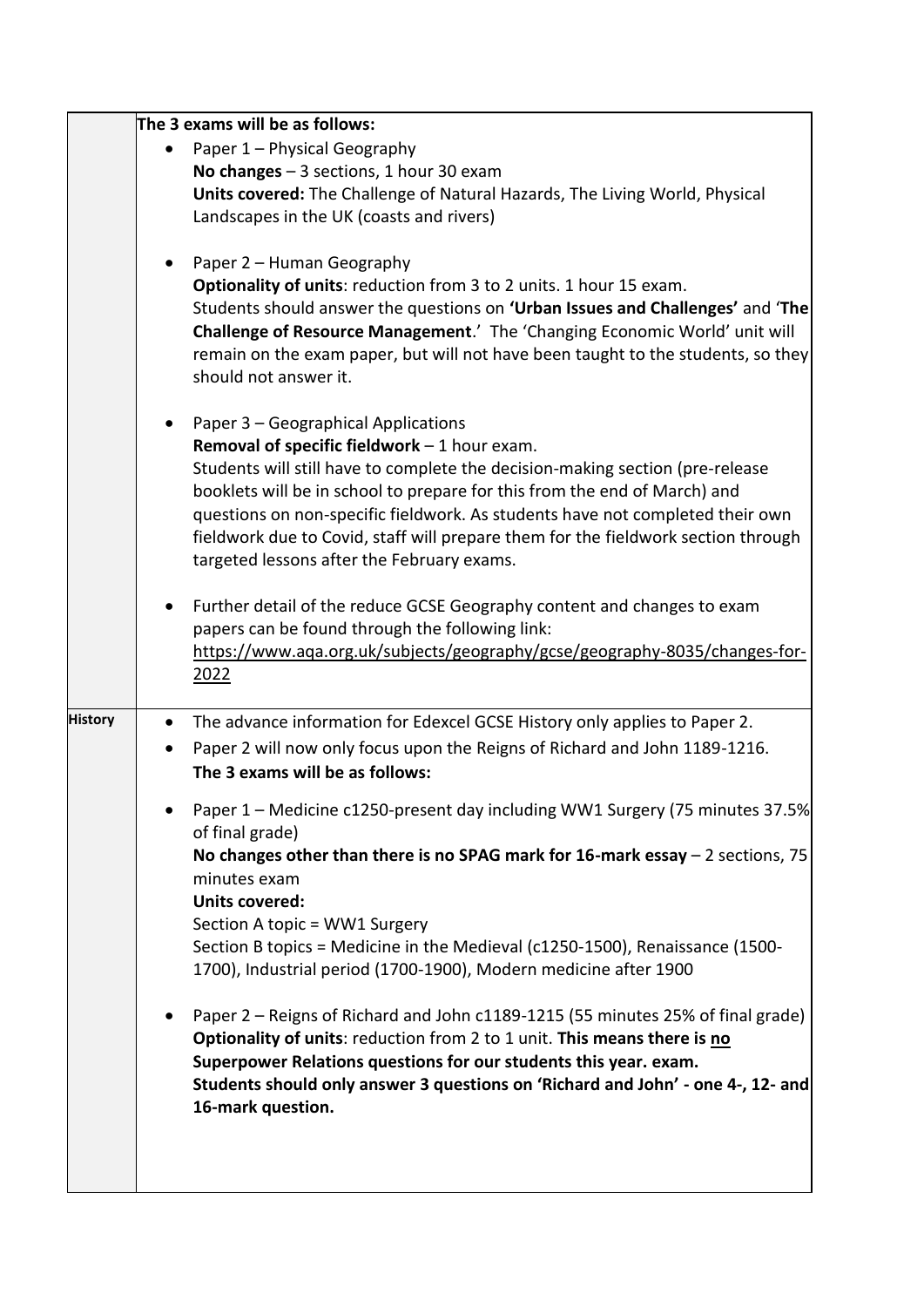|              | History 3 exams:                                                                                                                                                                                                                                                                                                                                                                              |
|--------------|-----------------------------------------------------------------------------------------------------------------------------------------------------------------------------------------------------------------------------------------------------------------------------------------------------------------------------------------------------------------------------------------------|
|              | Paper 1: - Medicine c1250-present day including WW1 Surgery (worth 37.5%<br>$\bullet$<br>final grade)<br>Paper 2: Reigns of Richard & John 1189-1216 (no Superpower Relations) (25% of                                                                                                                                                                                                        |
|              | final grade)                                                                                                                                                                                                                                                                                                                                                                                  |
|              | Paper 3: Germany 1918-39 - most of questions are source based (37.5% of final<br>grade)                                                                                                                                                                                                                                                                                                       |
| <b>Maths</b> | The exam board for GCSE Mathematics (OCR) have released their "Advance<br>$\bullet$<br>Information" ahead of this summer's GCSE examinations.                                                                                                                                                                                                                                                 |
|              | The information can be found here (link also copied below)<br>$\bullet$                                                                                                                                                                                                                                                                                                                       |
|              | https://ocr.org.uk/images/J560%20GCSE%20Mathematics%20Advance%20Infor<br>$\bullet$<br>mation Jun2022.pdf                                                                                                                                                                                                                                                                                      |
|              | The advance information gives specific details of what mathematical topics will<br>$\bullet$<br>be on each paper. The information has been organised by paper to help you<br>prepare specifically for each paper during the examination season. Following the<br>release of this information, your maths teachers will use it to target these areas<br>for revision in your upcoming lessons. |
| <b>Music</b> | <b>Performing Music</b><br>$\bullet$                                                                                                                                                                                                                                                                                                                                                          |
|              | One solo piece OR one ensemble piece for at least one minute 30 seconds.<br>$\bullet$                                                                                                                                                                                                                                                                                                         |
|              | Teacher mark out of 36 - both pieces out of 72 (there is no change with the total<br>$\bullet$<br>marks).                                                                                                                                                                                                                                                                                     |
|              | Compositions<br>$\bullet$                                                                                                                                                                                                                                                                                                                                                                     |
|              | <b>One</b> piece of music - duration 2 minutes to a set brief or freely composed.<br>$\bullet$                                                                                                                                                                                                                                                                                                |
|              | This does not have to be performed.<br>$\bullet$<br>Mark remains out of 72.                                                                                                                                                                                                                                                                                                                   |
|              | $\bullet$<br>For all information, please follow the link below.<br>$\bullet$                                                                                                                                                                                                                                                                                                                  |
|              | https://www.aqa.org.uk/subjects/music/gcse/music-8271/changes-for-2022<br>$\bullet$                                                                                                                                                                                                                                                                                                           |
| PE (GCSE)    | The advanced information from AQA highlights the main focus of the exams in<br>2022. The information does state that topics not on the list will still be assessed<br>in multiple-choice, lower mark questions and questions that bring together<br>knowledge, skills and understanding from across the specification.                                                                        |
|              | The detailed information can be found here: Advanced information June 2022 -<br>GCSE Physical Education (8582) (aga.org.uk)                                                                                                                                                                                                                                                                   |
|              | Skill acquisition<br>Info processing<br>Arousal & stress management<br>Guidance<br>Spectator behaviour<br>Commercialisation<br>PED's                                                                                                                                                                                                                                                          |
|              | Components of fitness                                                                                                                                                                                                                                                                                                                                                                         |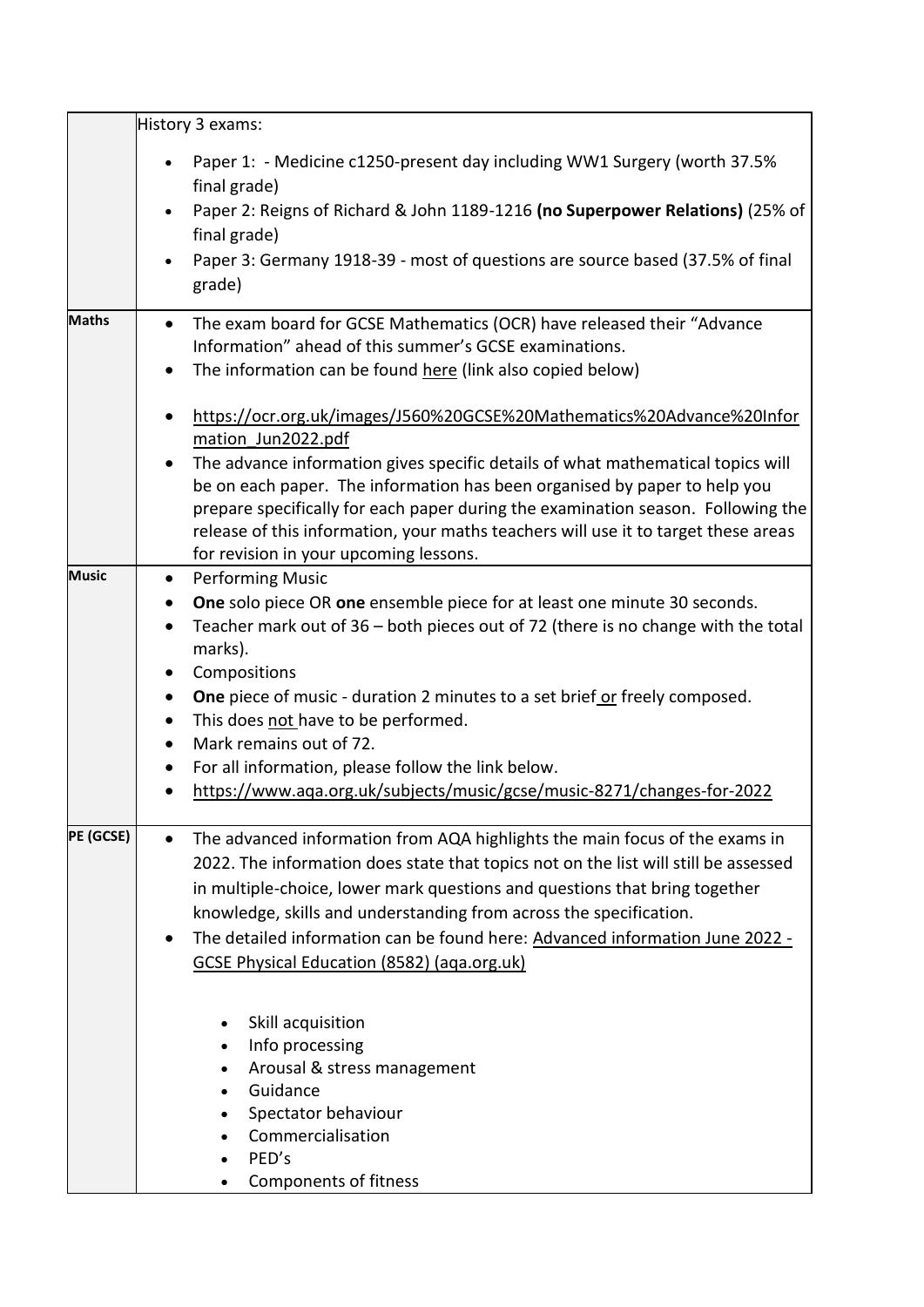|                  | Training methods.<br>$\bullet$                                                                              |
|------------------|-------------------------------------------------------------------------------------------------------------|
| <b>PE</b>        | No exam in this exam session unless a resit is needed.                                                      |
| (Vocation        |                                                                                                             |
| al)<br><b>RE</b> |                                                                                                             |
|                  | We have now been given advance information for the GCSE Religious Studies<br>$\bullet$<br>exam Summer 2022. |
|                  |                                                                                                             |
|                  | The advance information covers Paper 1 (The Study of Religious Components)                                  |
|                  | only.                                                                                                       |
|                  | 8062/13 Christianity                                                                                        |
|                  | 8062/15 Islam<br>$\bullet$                                                                                  |
|                  | There will be no changes to paper 2<br>$\bullet$                                                            |
|                  | (Thematic Studies please see topics below):<br>$\bullet$                                                    |
|                  | <b>Relationships And Families</b>                                                                           |
|                  | Religion And Life<br>$\bullet$                                                                              |
|                  | Religion, Peace and Conflict<br>$\bullet$                                                                   |
|                  | Religion, Crime and Punishment<br>$\bullet$                                                                 |
|                  |                                                                                                             |
|                  | You can read more about GCSE Religious Studies advance information content by                               |
|                  | going to the following link:                                                                                |
|                  |                                                                                                             |
|                  | Advanced information June 2022 - GCSE Religious Studies A (8062) (aga.org.uk)                               |
| <b>Spanish</b>   | The advance information for French and Spanish only applies to Paper 4 (writing),<br>$\bullet$              |
|                  | not including the translation. In all other papers all units will be tested.                                |
|                  | It is therefore essential that students carry on with their revision as planned, as<br>$\bullet$            |
|                  | the information provided by the exam board is not enough to exclude any topic                               |
|                  | from revision.                                                                                              |
|                  |                                                                                                             |
|                  |                                                                                                             |
|                  | Foundation and Higher tier                                                                                  |
|                  | Theme 1: Identity and culture                                                                               |
|                  | Unit 1.1 - Talking about friends/family and partners                                                        |
|                  | Unit 1.2 - Relationships<br>$\bullet$                                                                       |
|                  | Units 2.1 & 2.2 - New technologies - the internet and mobile phones<br>$\bullet$                            |
|                  | Unit 3.1 - What you like to do and free-time activities<br>$\bullet$                                        |
|                  | Unit 3.2 - Food and drink                                                                                   |
|                  | Unit 3.3 - Sports<br>$\bullet$                                                                              |
|                  | 4.1 & 4.2 – festivals and special events                                                                    |
|                  | Theme 2: Local/national/international & global areas of interest                                            |
|                  | Unit 5.1 & 5.2 – describing your home & what you can do<br>$\bullet$                                        |
|                  | Unit 6.1 - voluntary work<br>$\bullet$                                                                      |
|                  | Unit 6.2 - Healthy living/food & lifestyle<br>$\bullet$                                                     |
|                  | Unit $7.1$ – The environment                                                                                |
|                  | Unit 7.2 - Poverty and homelessness<br>$\bullet$                                                            |